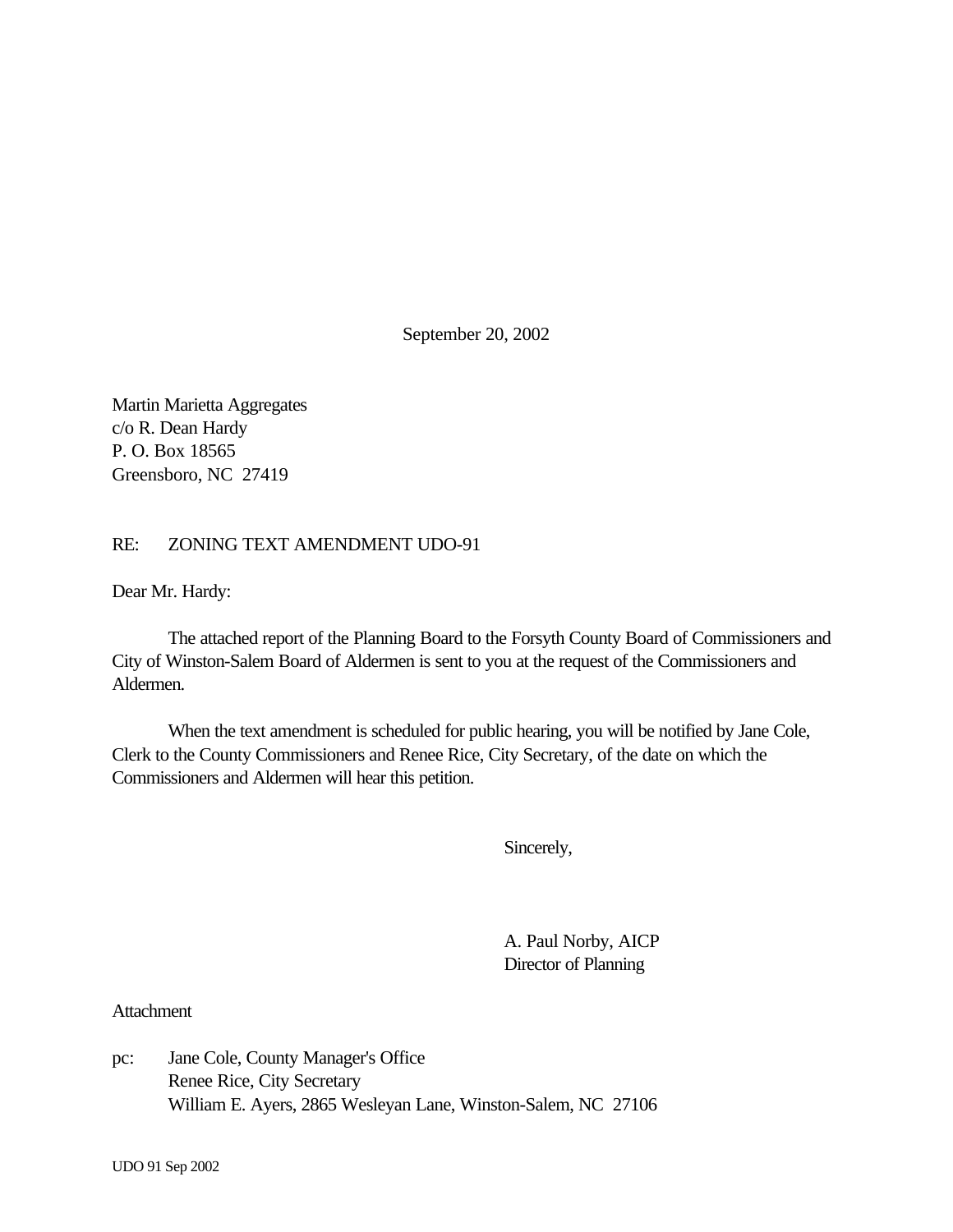| <b>FORSYTH COUNTY</b><br><b>BOARD OF COMMISSIONERS</b>  |                                                                                                                                                                                                                                                |  |
|---------------------------------------------------------|------------------------------------------------------------------------------------------------------------------------------------------------------------------------------------------------------------------------------------------------|--|
|                                                         |                                                                                                                                                                                                                                                |  |
| <b>SUBJECT:-</b>                                        |                                                                                                                                                                                                                                                |  |
| $(UDO-91).$                                             | Request for Public Hearing on Zoning Text Amendment proposed by Martin<br>Marietta Aggregates to amend the UDO to permit nighttime loading of aggregate<br>materials under the UDO use classification "Mining, Quarry, or Extractive Industry" |  |
| <b>COUNTY MANAGER'S RECOMMENDATION OR COMMENTS:-</b>    |                                                                                                                                                                                                                                                |  |
| <b>SUMMARY OF INFORMATION:-</b>                         |                                                                                                                                                                                                                                                |  |
|                                                         | Zoning Text Amendment proposed by Martin Marietta Aggregates to amend the<br>UDO to permit nighttime loading of aggregate materials under the UDO use<br>classification "Mining, Quarry, or Extractive Industry" (UDO-91).                     |  |
| amenament.                                              | After consideration, the Planning Board recommended approval of the zoning text                                                                                                                                                                |  |
|                                                         |                                                                                                                                                                                                                                                |  |
| $ATTACHMENTS: \quad X \text{YES} \quad \quad \text{NO}$ |                                                                                                                                                                                                                                                |  |
| SIGNATURE: New York SIGNATURE:                          | DATE:                                                                                                                                                                                                                                          |  |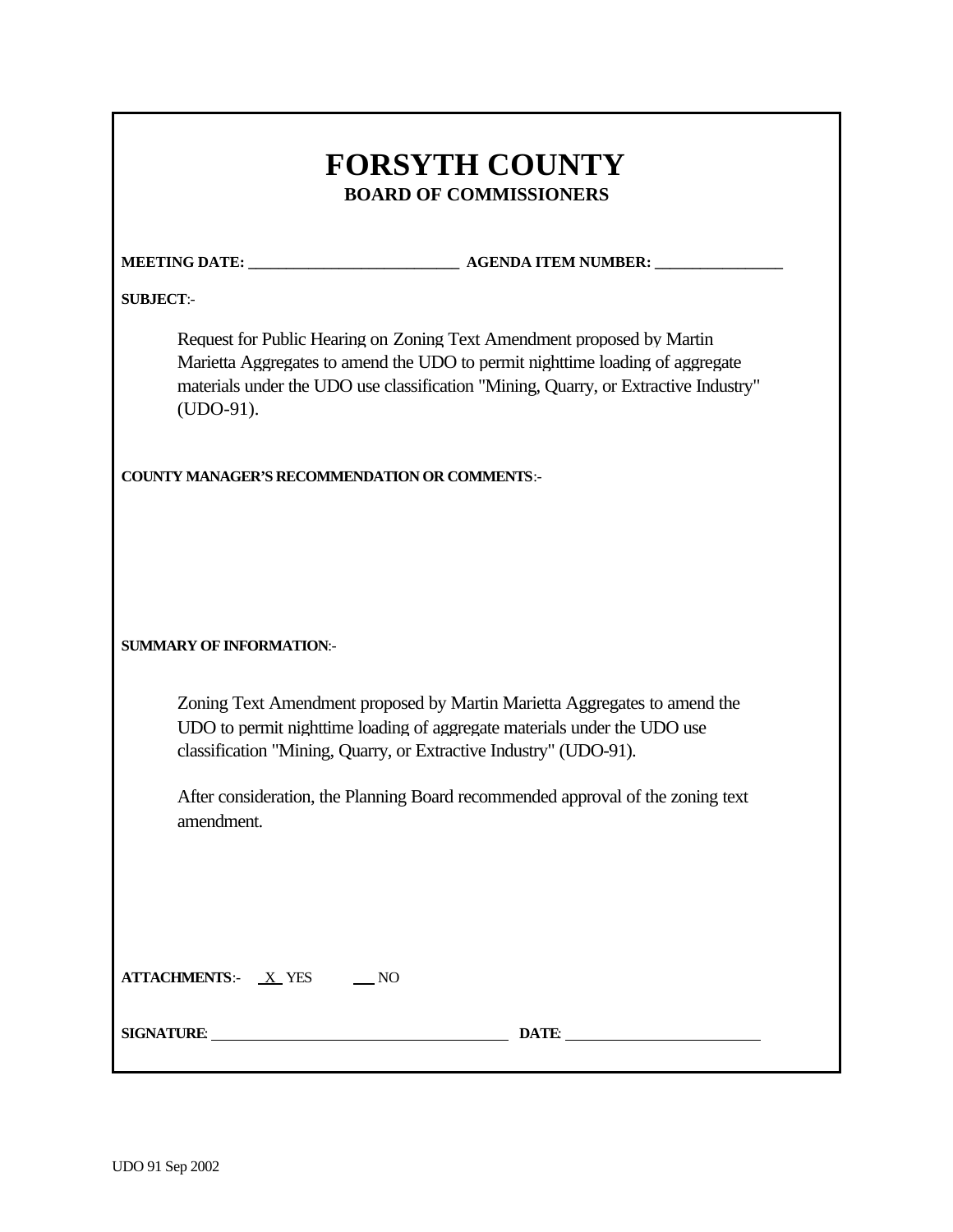## **ACTION REQUEST FORM**

**DATE**: September 20, 2002 **TO**: The Honorable Mayor and Board of Aldermen **FROM**: A. Paul Norby, AICP, Director of Planning

## **BOARD ACTION REQUEST**:

Request for Public Hearing on zoning map amendment by Martin Marietta **Aggregates** 

**SUMMARY OF INFORMATION**:

Zoning Text Amendment proposed by Martin Marietta Aggregates to amend the UDO to permit nighttime loading of aggregate materials under the UDO use classification "Mining, Quarry, or Extractive Industry" (UDO-91).

### **PLANNING BOARD ACTION**:

| <b>MOTION ON PETITION: APPROVAL</b> |                     |
|-------------------------------------|---------------------|
| FOR:                                | <b>UNANIMOUS</b>    |
| <b>AGAINST:</b>                     | <b>NONE</b>         |
| <b>SITE PLAN ACTION:</b>            | <b>NOT REQUIRED</b> |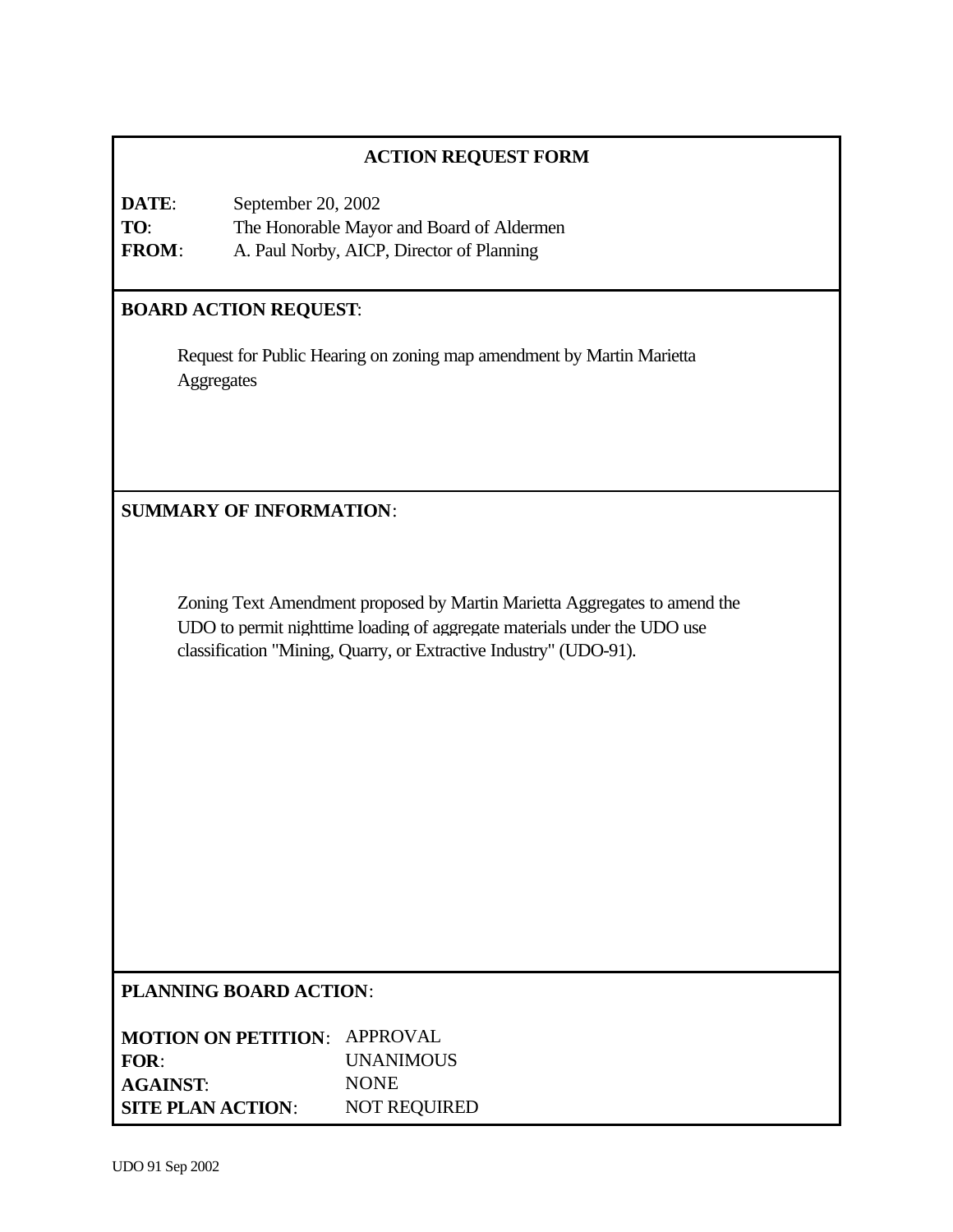## **STAFF REPORT**

### **DOCKET #**: UDO-91

**STAFF**: David Reed

#### **REQUEST**

Zoning Text Amendment proposed by Martin Marietta Aggregates to modify the conditions for the Mining, Quarry, or Extractive Industry use.

### **BACKGROUND**

The petitioners have proposed this text amendment as a result of changes which have occurred in the road building procedure of the North Carolina Department of Transportation (NCDOT). NCDOT now does much of its road building at night to best avoid traffic conflicts and as a result, needs to acquire crushed stone, concrete, and asphalt during the night. After the UDO was adopted on December 31, 1994, the petitioner's existing quarry was rezoned to accommodate an expansion of the site. The quarry became subject to all of the UDO requirements for quarries including language which states that quarries cannot be operated between the hours of 6:00 p.m. and 7:00 a.m. This puts the petitioner at a competitive disadvantage with other quarries which were approved prior to the adoption of the UDO and therefore are not subject to restriction in hours of operation.

### **ANALYSIS**

The UDO regulations regarding hours of operation were intended primarily to prohibit blasting and other intense activities unique to the quarry industry. The language in the UDO, however, has been interpreted by the Zoning Officer to prohibit all activities at a quarry site including activities which are allowed in other industrial operations 24 hours a day. Staff proposes amending the condition regarding hours of operation for quarries to specifically prohibit drilling, blasting, and crushing during the hours indicated which addresses the intent of the original condition without prohibiting other activities which are not unique to the mining industry and are allowed elsewhere without the restriction on hours of operation.

#### **RECOMMENDATION**

Zoning Text Amendment: **APPROVAL**.

David Reed presented the staff report.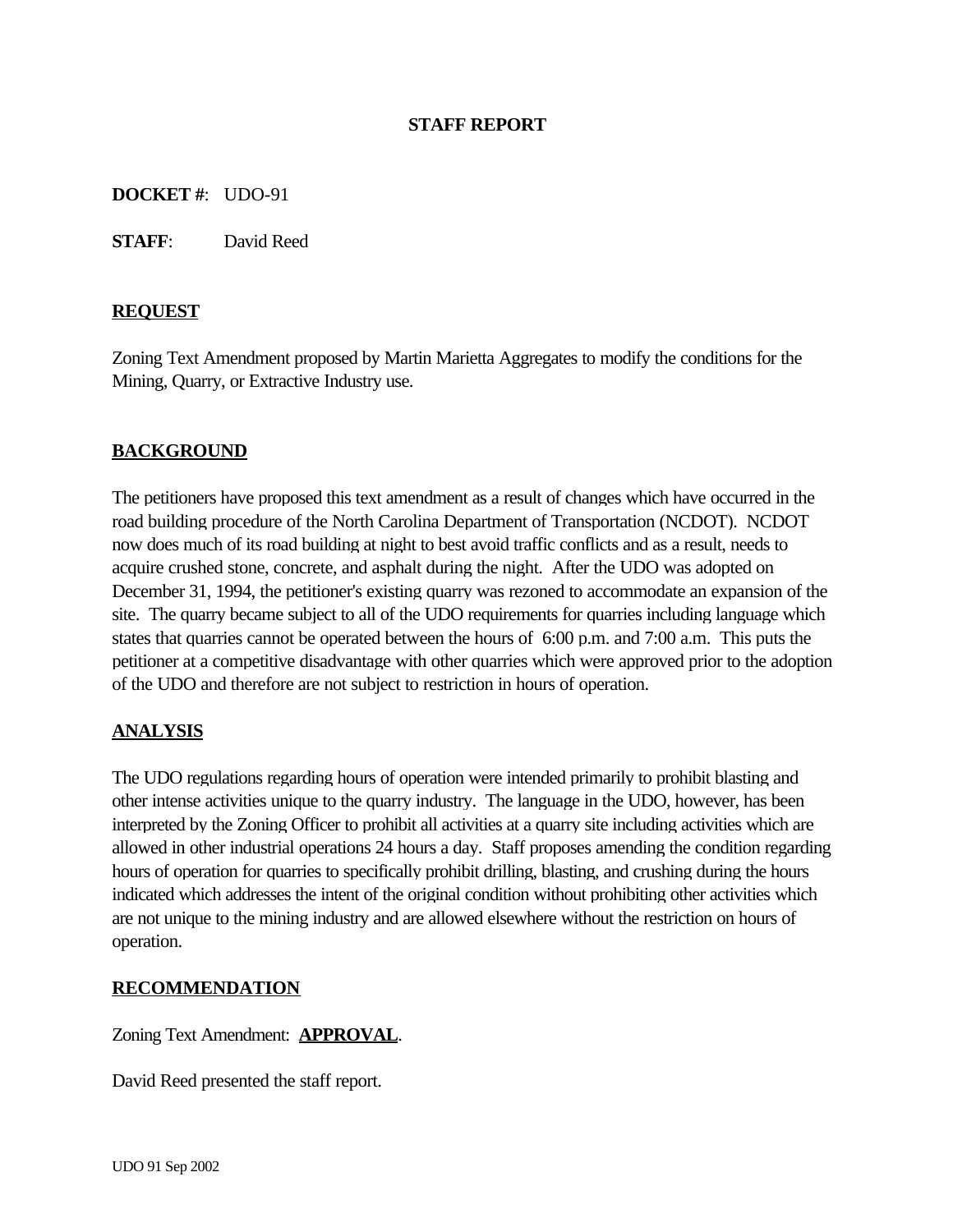## **PUBLIC HEARING**

FOR:

Bill Ayers, 2865 Wesleyan Lane, Winston-Salem, NC 27106 Representative of Martin Marietta. Here to answer any questions. We appreciate staff's support.

AGAINST: None

#### **WORK SESSION**

Terry Powell asked why there were no citizens interested in this amendment. Staff explained that it had been advertised as required.

MOTION: Dara Folan moved approval of the text amendment. SECOND: John Bost VOTE: FOR: Avant, Bost, Clark, Doyle, Folan, King, Norwood, Powell AGAINST: None EXCUSED: None

A. Paul Norby, AICP Director of Planning

\_\_\_\_\_\_\_\_\_\_\_\_\_\_\_\_\_\_\_\_\_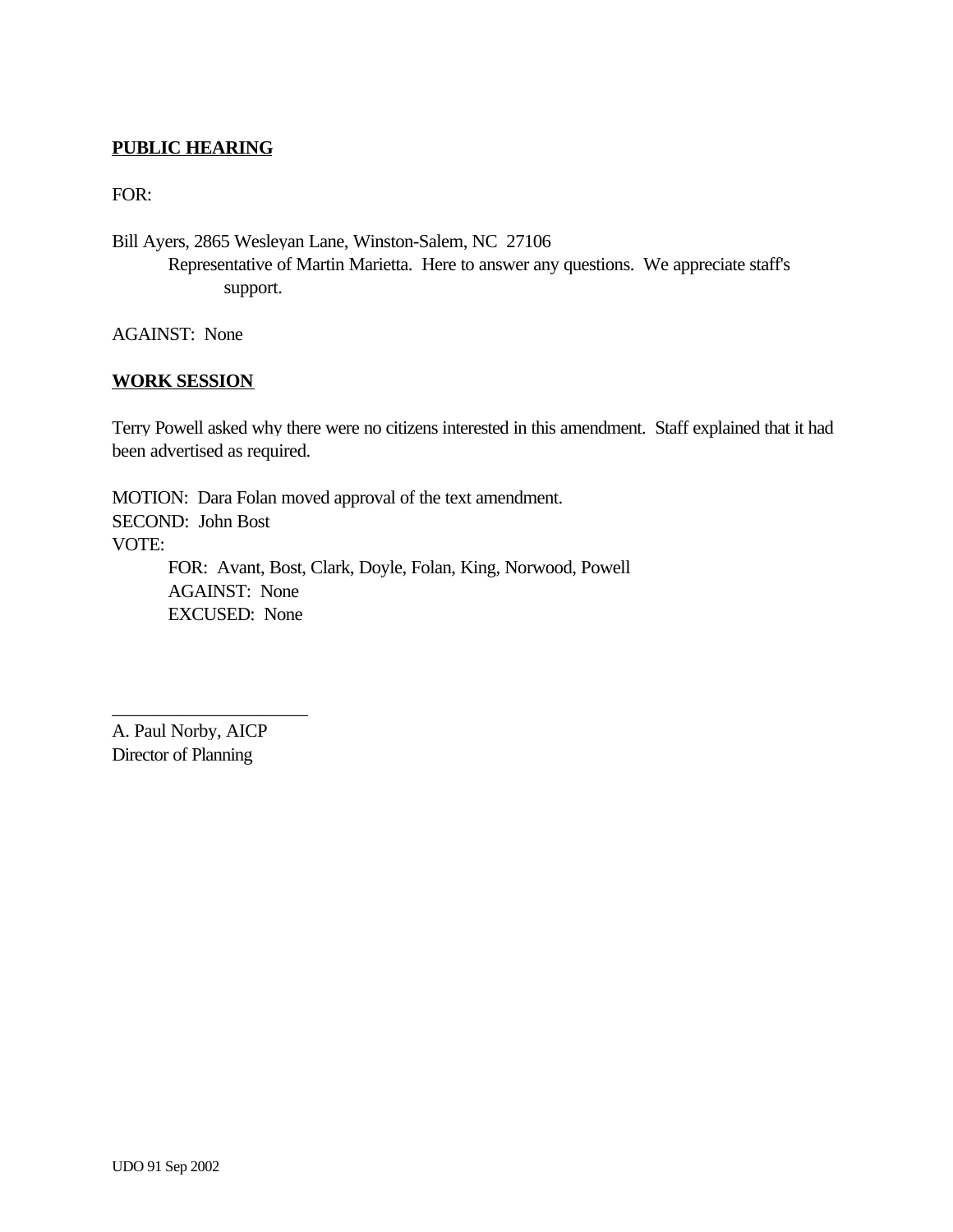Be it resolved, by the Board of Commissioners of Forsyth County, North Carolina that the *Unified Development Ordinances* (UDO) is hereby amended as follows:

Section 1. Chapter C, Section 2-5.47 (E) is hereby revised by deleting the following items indicated with a strikeout (as indicated here) and adding those items indicated with an underscore (as indicated here):

## (E) **Hours of Operation**

Quarries and other mining sites Quarry drilling, blasting, and crushing, except in cases of emergency involving safety on the site, shall not be operated on Sunday and may not be operated earlier than 7:00 a.m. nor later than 6:00 p.m. on any other day.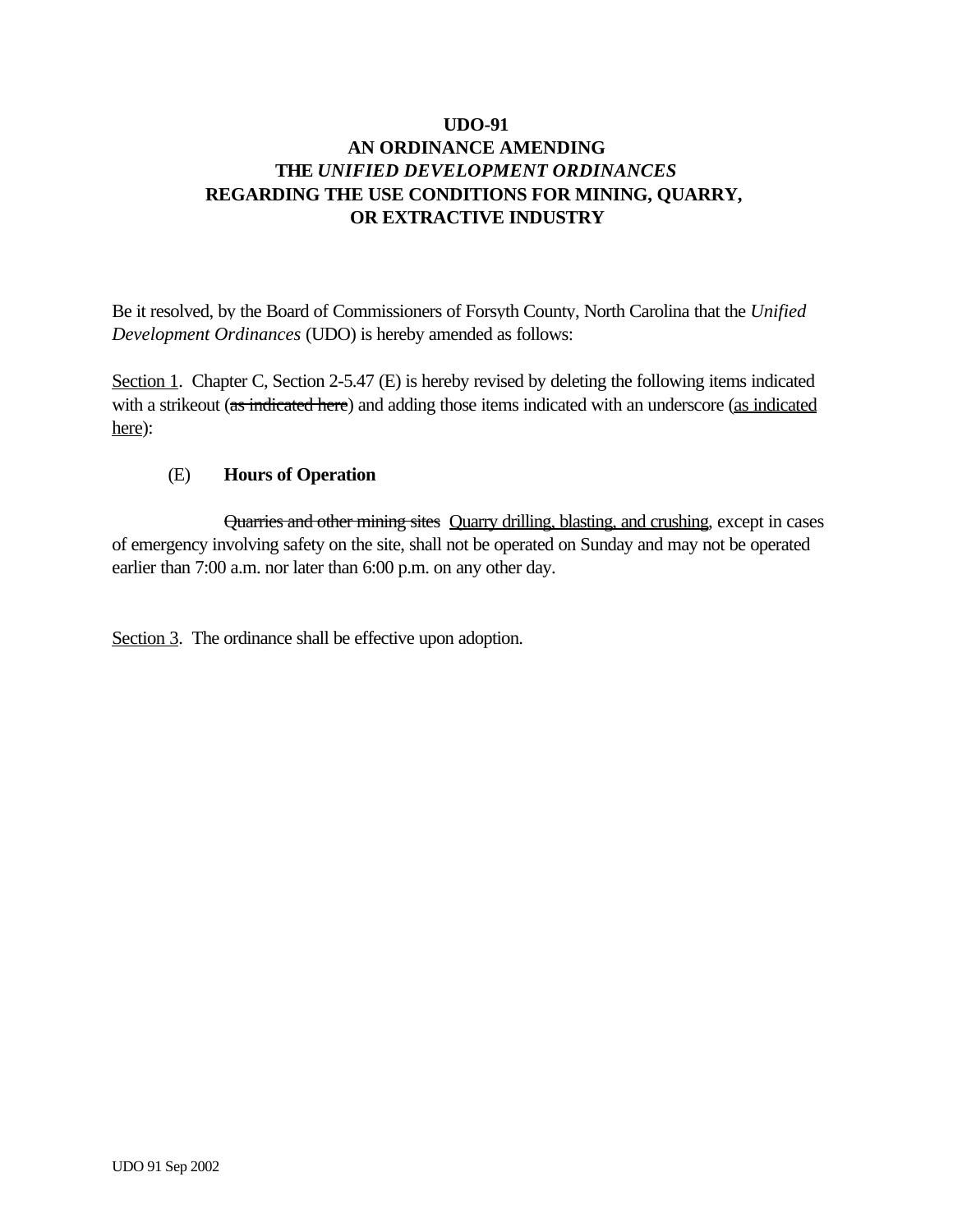Be it resolved, by the Board of Aldermen of the City of Winston-Salem, North Carolina that the *Unified Development Ordinances* (UDO) is hereby amended as follows:

Section 1. Chapter C, Section 2-5.47 (E) is hereby revised by deleting the following items indicated with a strikeout (as indicated here) and adding those items indicated with an underscore (as indicated here):

## (E) **Hours of Operation**

Quarries and other mining sites Quarry drilling, blasting, and crushing, except in cases of emergency involving safety on the site, shall not be operated on Sunday and may not be operated earlier than 7:00 a.m. nor later than 6:00 p.m. on any other day.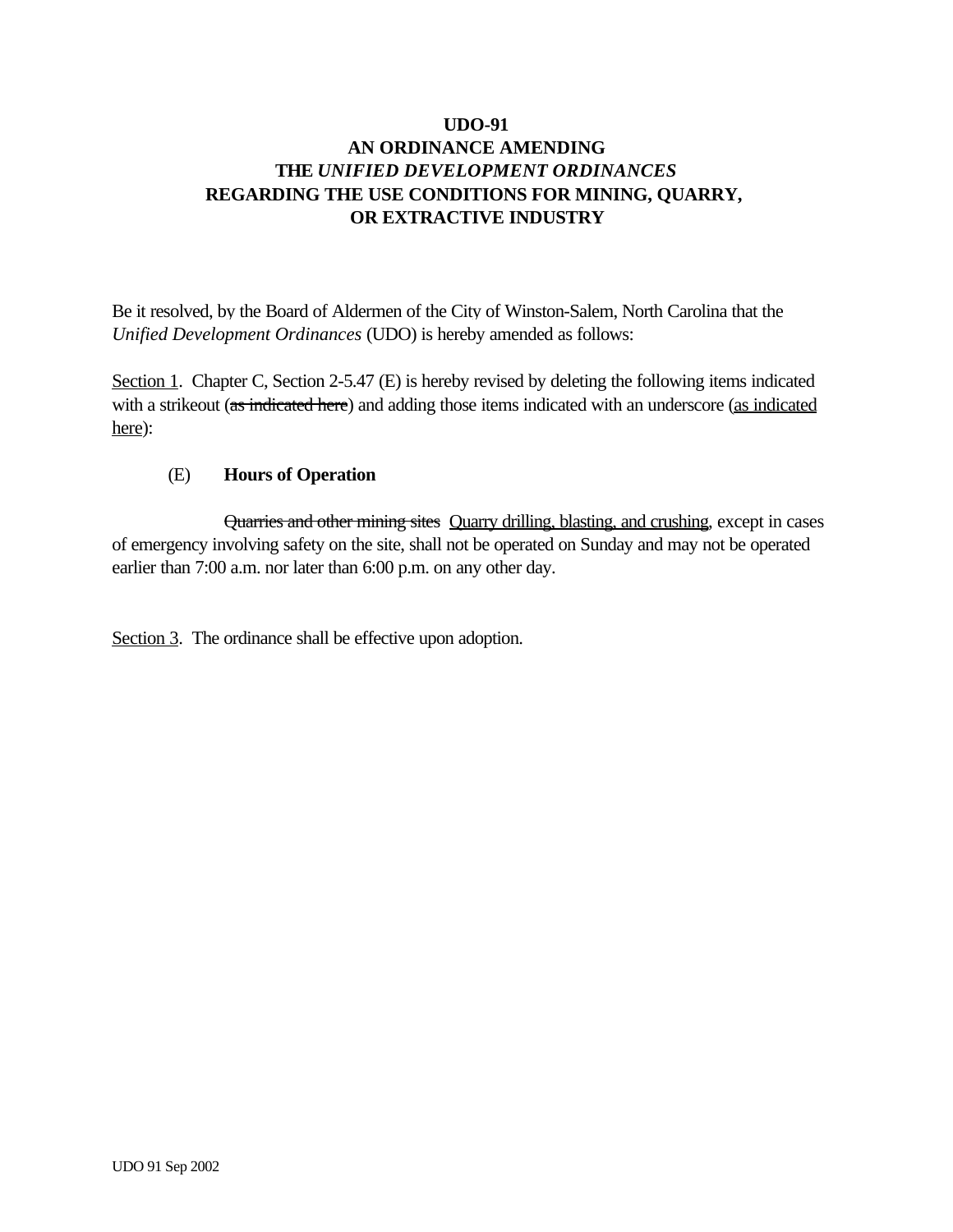Be it resolved, by the Board of Aldermen of the Town of Kernersville, North Carolina that the *Unified Development Ordinances* (UDO) is hereby amended as follows:

Section 1. Chapter C, Section 2-5.47 (E) is hereby revised by deleting the following items indicated with a strikeout (as indicated here) and adding those items indicated with an underscore (as indicated here):

## (E) **Hours of Operation**

Quarries and other mining sites Quarry drilling, blasting, and crushing, except in cases of emergency involving safety on the site, shall not be operated on Sunday and may not be operated earlier than 7:00 a.m. nor later than 6:00 p.m. on any other day.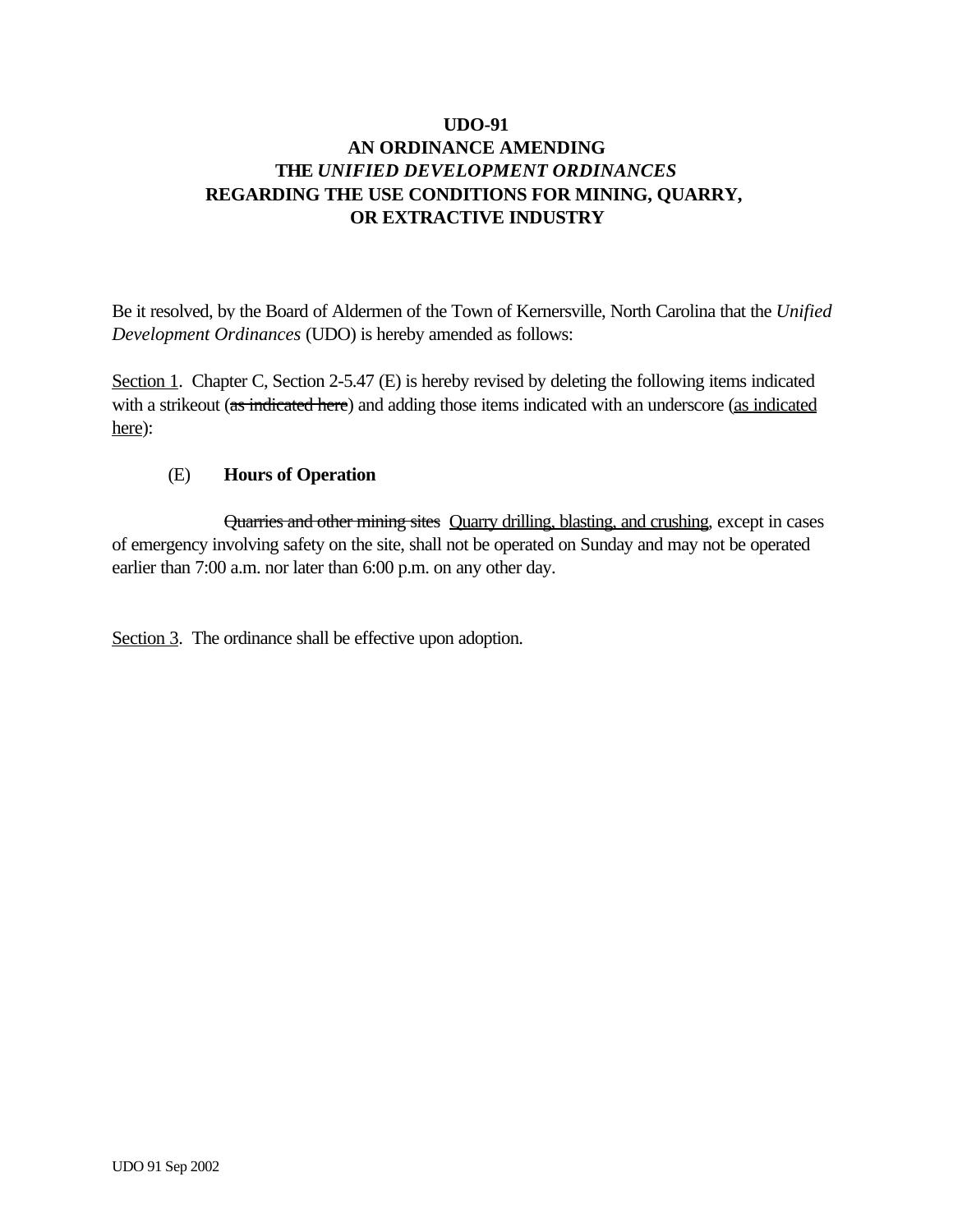Be it resolved, by the Village Council of the Village of Clemmons, North Carolina that the *Unified Development Ordinances* (UDO) is hereby amended as follows:

Section 1. Chapter C, Section 2-5.47 (E) is hereby revised by deleting the following items indicated with a strikeout (as indicated here) and adding those items indicated with an underscore (as indicated here):

## (E) **Hours of Operation**

Quarries and other mining sites Quarry drilling, blasting, and crushing, except in cases of emergency involving safety on the site, shall not be operated on Sunday and may not be operated earlier than 7:00 a.m. nor later than 6:00 p.m. on any other day.